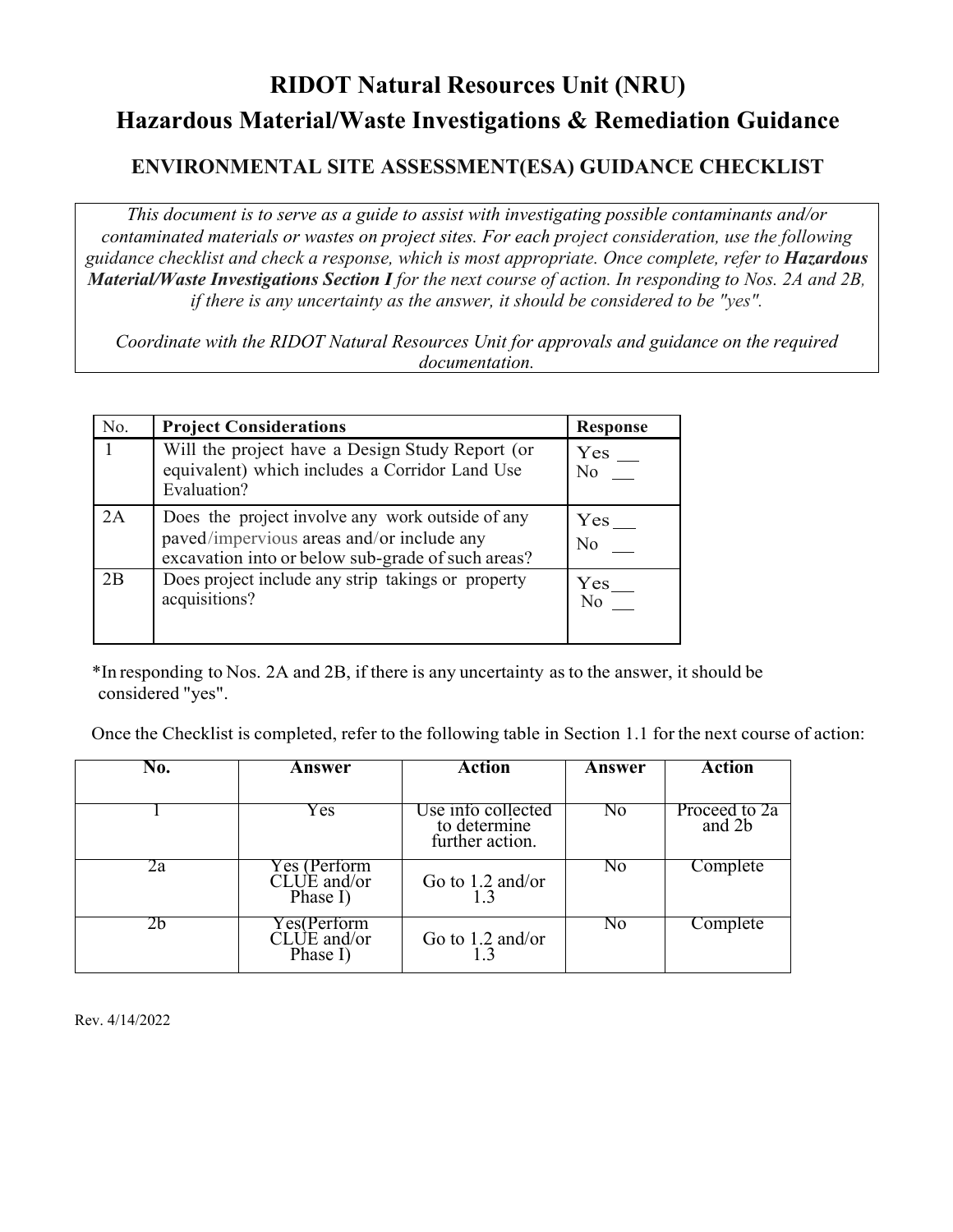# **RIDOT Natural Resources Unit (NRU) Hazardous Material/Waste Investigations & Remediation Guidance Section I**

#### **1.0 SITE CONTAMINATION ASSESSMENTS (NON-ANALYTICAL)**

#### **Contents**

#### **1.1 REVIEW PROJECT FOR POTENTIAL SITE CONTAMINATION ISSUES 1.2 CORRIDOR LAND USE EVALUATION 1.3 PHASE I/TSA ENVIRONMENTAL SITE ASSESSMENT**

#### **Background**

The discovery of contaminants and/or contaminated materials or wastes on a project can severely hamper the progress of a project or stop it completely. The early identification and quantification of contaminants and/or contaminated materials is vitally important for proper protection of workers' health and safety. The correct delineation and management of contaminants and/or contaminated materials, both prior to the acquisition of property or following discovery of these materials within a project alignment, is imperative in reducing the potential harm to human health and minimizing impacts to the environment.

It is essential that the Consultant completes the checklist and initiates Environmental Site Assessment (ESA) activities for all projects at the earliest possible stage in project development (often prior to or at 10%). In no case should any project advance to 30% without addressing the potential need for an ESA. In accordance with the referenced documentation, **no samples are to be collected and/or analyzed during the first stages of the ESA process.** Work under this Task will be limited to data collection as described below.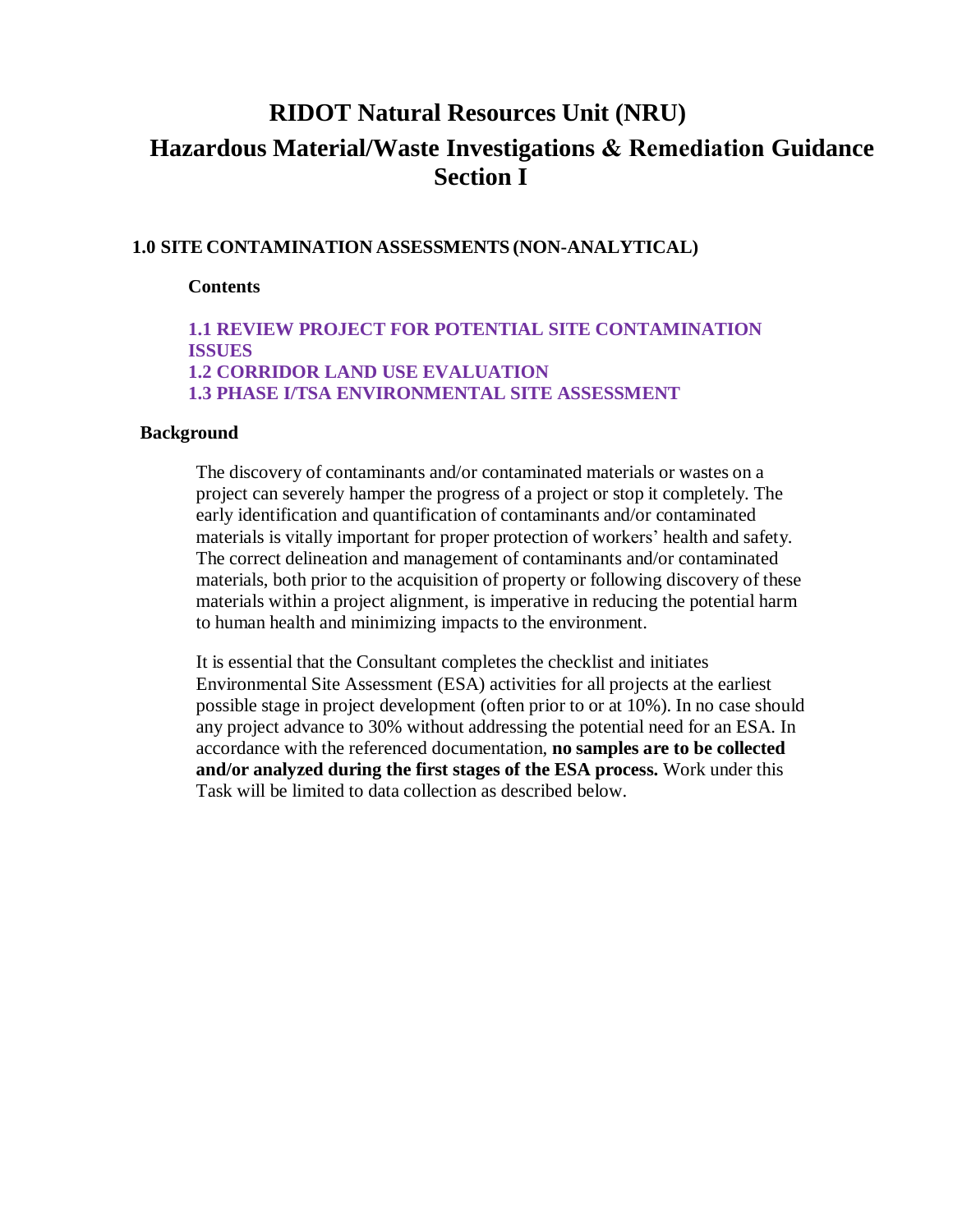# **1.1 REVIEW PROJECT FOR POTENTIAL SITE CONTAMINATION ISSUES**

# **A. Work Narrative**

This task is generally performed by the Consultant, consisting of the following:

**1. Complete the Environmental Site Assessment (ESA) Guidance Checklist**

The Consultant will address all questions with the appropriate action, per the latest Environmental Site Assessment (ESA) Guidance Checklist.

# **2. Determine Next Action (Checklist)**

Refer to the table below for interpreting the answers to the checklist:

| No. | Answer                                  | Action                                             | Answer         | <b>Action</b>           |
|-----|-----------------------------------------|----------------------------------------------------|----------------|-------------------------|
|     |                                         |                                                    |                |                         |
|     | Yes                                     | Use info collected to<br>determine further action. | No             | Proceed to 2a<br>and 2b |
| Żа  | Yes (Perform<br>CLUE and/or<br>Phase I) | Go to $1.2$ and/or $1.3$                           | No             | Complete                |
| ∠h  | Yes(Perform<br>CLUE and/or<br>Phase I)  | Go to $1.2$ and/or $1.3$                           | N <sub>0</sub> | Complete                |

## **B. Responsibilities**

| <b>Organization Unit</b> | <b>Responsibility</b>                                                                  |
|--------------------------|----------------------------------------------------------------------------------------|
| Consultant               | Use the ESA checklist as guidance with<br>data from preliminary studies, if available. |
| RIDOT - PM/NRU           | Provide assistance and/or coordination.                                                |

#### **C. Documentation**

| <b>Document Title</b> | <b>Description</b>        | <b>Destination</b>  |
|-----------------------|---------------------------|---------------------|
| <b>ESA Checklist</b>  | Checklist to outline the  | <b>RIDOT PM/NRU</b> |
|                       | sequencing of actions     |                     |
|                       | required per the list of  |                     |
|                       | "Project Considerations". |                     |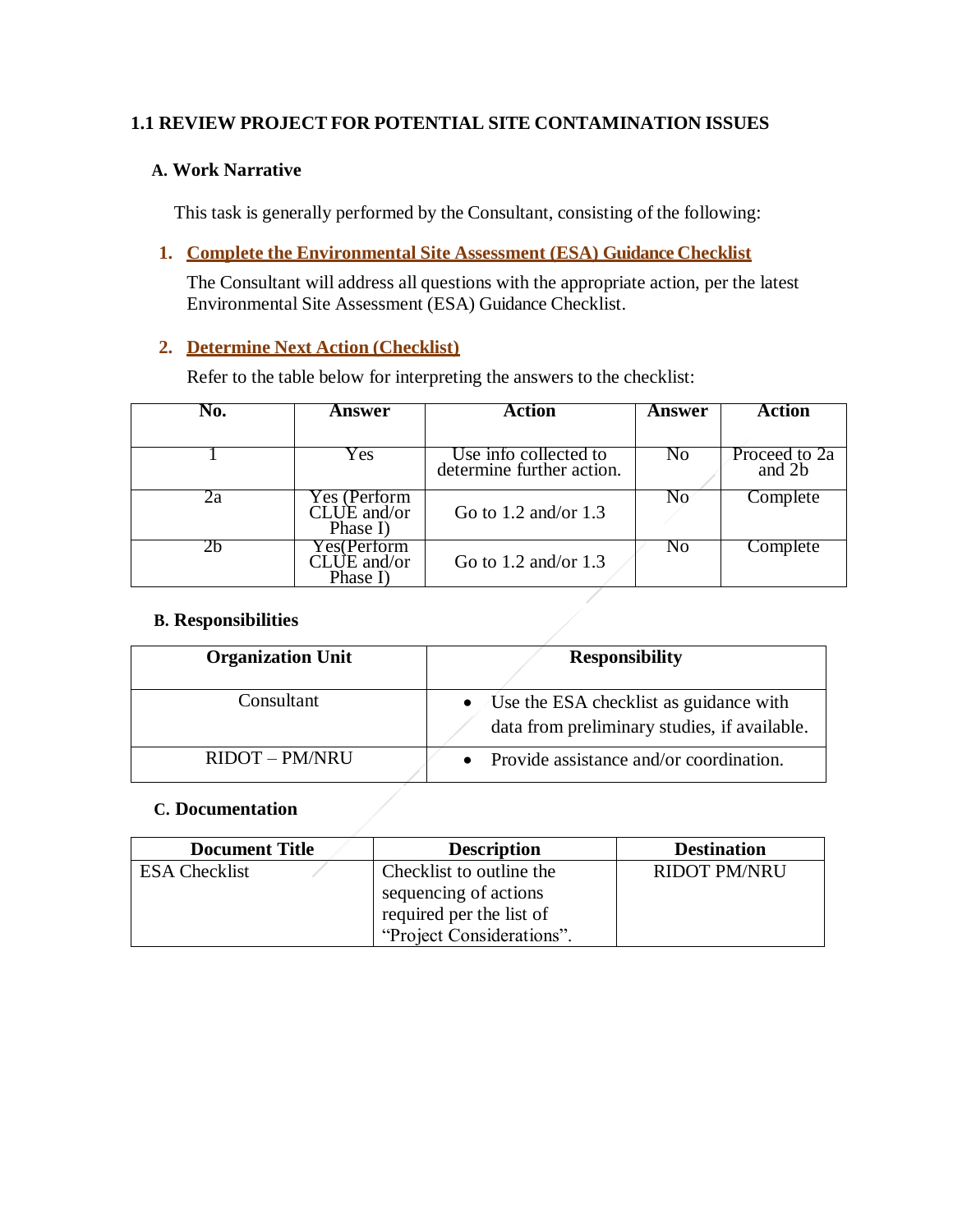## **1.2 CORRIDOR LAND USE EVALUATION**

#### **A. Work Narrative**

This work generally consists of the following:

#### **1. Perform Corridor Land Use Evaluation (CLUE)**

This task is generally performed by the Consultant to address multiple properties along a project alignment or alternative alignments. The evaluation should be conducted during the scoping process or as indicated by the completion of the ESA Guidance Checklist **following approval from the RIDOT NRU. A CLUE may not always be appropriate depending on project type and activities.** 

The purpose of this evaluation is to identify any potential sources of contamination or threat to the project along any alignment(s) in which excavation is required and/or assess the potential for contamination on properties abutting the alignment(s) in the event of a strip-taking, purchase or condemnation. Any properties identified as potential concerns are subject to a more rigorous investigation.

The evaluation should consist of a description of all properties abutting any project alignment(s) and their uses. Tasks to be conducted are as follows:

- (A) **Regulatory review** (state and local);
- (B) **Historical review** (an overview of the general development of the project vicinity, with a focus on industrial properties); and
- (C) **Windshield survey** (also referred by a "drive-by" inspection)

#### **2.Prepare CLUE Report**

A report will be prepared documenting the findings of the evaluation and identifying properties (e.g. Gasoline stations, manufacturing facilities, dry cleaners), which warrant further investigation (typically a Phase 1 Environmental Site Assessment). If the Consultant identifies the need for further investigation on a specific property but believes that a Transaction Screen Assessment (TSA) is appropriate, the justification for this type of investigation should be provided in the CLUE Report. In the case of a project with multiple alignments under consideration, a recommendation as to the alignment with the least potential for contamination issues shall be included in the report.

The report should be forwarded to the Project Manager and a copy to the Natural Resources Unit for review.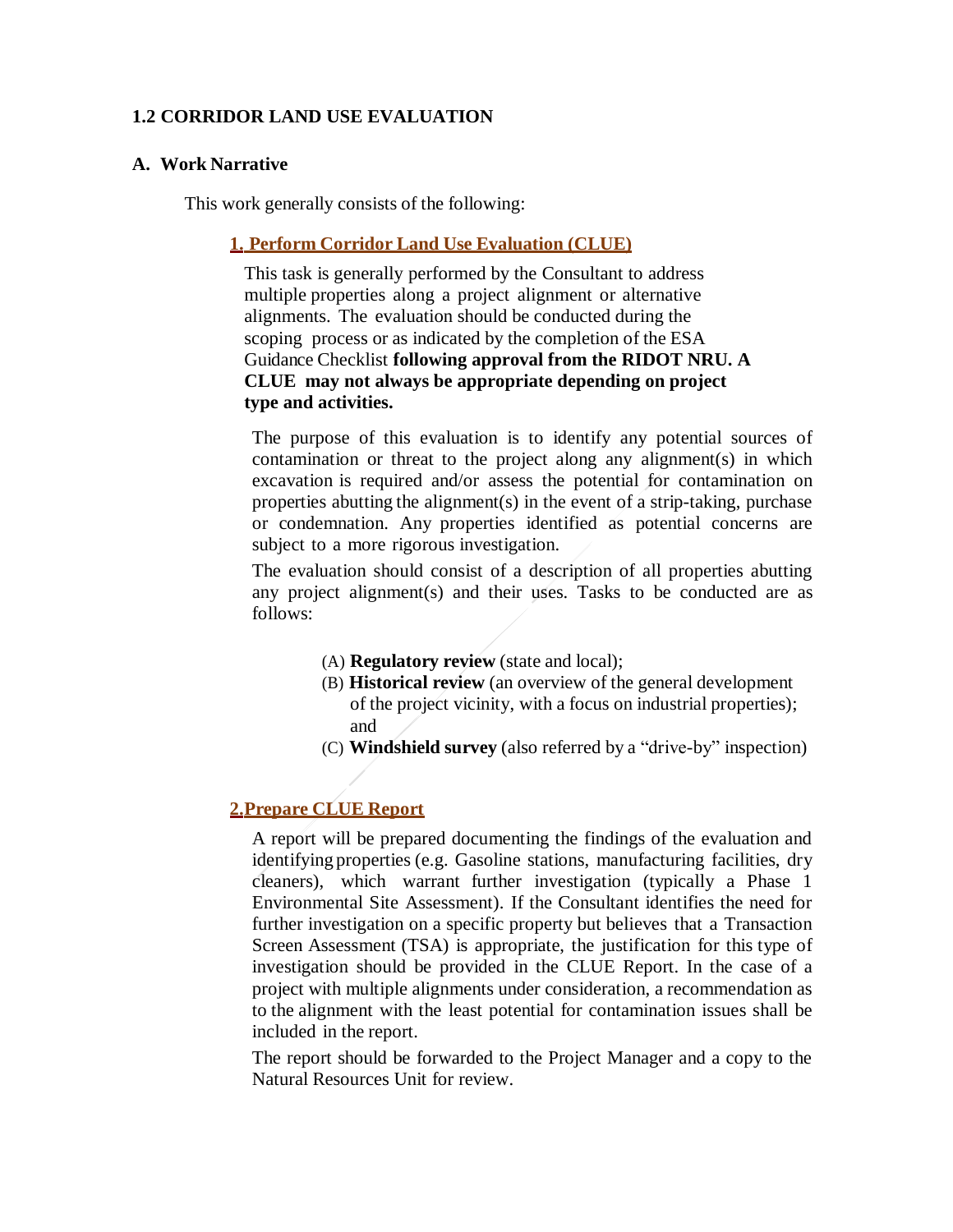## **B. Responsibilities**

| <b>Organization Unit</b> | <b>Responsibility</b>                      |
|--------------------------|--------------------------------------------|
| Consultant               | $\bullet$ It is the responsibility of the  |
|                          | Consultant to perform the reviews and      |
|                          | surveys on the identified properties as    |
|                          | specified and submit report to             |
|                          | PM/NRU.                                    |
|                          | Submit the CLUE report to the<br>$\bullet$ |
|                          | PM/NRU with all findings.                  |
| <b>RIDOT - PM/NRU</b>    | • Provide support and review the report    |
|                          | and recommendations submitted by           |
|                          | consultant.                                |

# **C. Documentation**

| <b>Document</b>          | <b>Description</b>       | <b>Destination</b>       |
|--------------------------|--------------------------|--------------------------|
| <b>Corridor Land Use</b> | Evaluation to identify   | <b>RIDOT PM/NRU/NEPA</b> |
| Evaluation               | properties which warrant |                          |
|                          | further investigation.   |                          |

| <b>Reference Title</b>       | <b>Description</b>          | <b>Source</b>                        |
|------------------------------|-----------------------------|--------------------------------------|
| American Society for         | Reference to standards for  | <b>RIDOT - NRU</b>                   |
| <b>Testing and Materials</b> | conducting environmental    |                                      |
| (ASTM)                       | site assessments.           |                                      |
| <b>RIDEM</b> Remediation     | Reference to the technical  | https://rules.sos.ri.gov/regulations |
| Regulations                  | requirements of the         | /part/250-140-10-1                   |
|                              | generation, transportation, |                                      |
|                              | treatment, storage and      |                                      |
|                              | disposal of hazardous       |                                      |
|                              | wastes.                     |                                      |
| <b>US</b> Environmental      |                             | <b>RIDOT - NRU</b>                   |
| Protection Agency (EPA)      |                             |                                      |
| Regulations and Method's     |                             |                                      |
| for Analytical Procedures    |                             |                                      |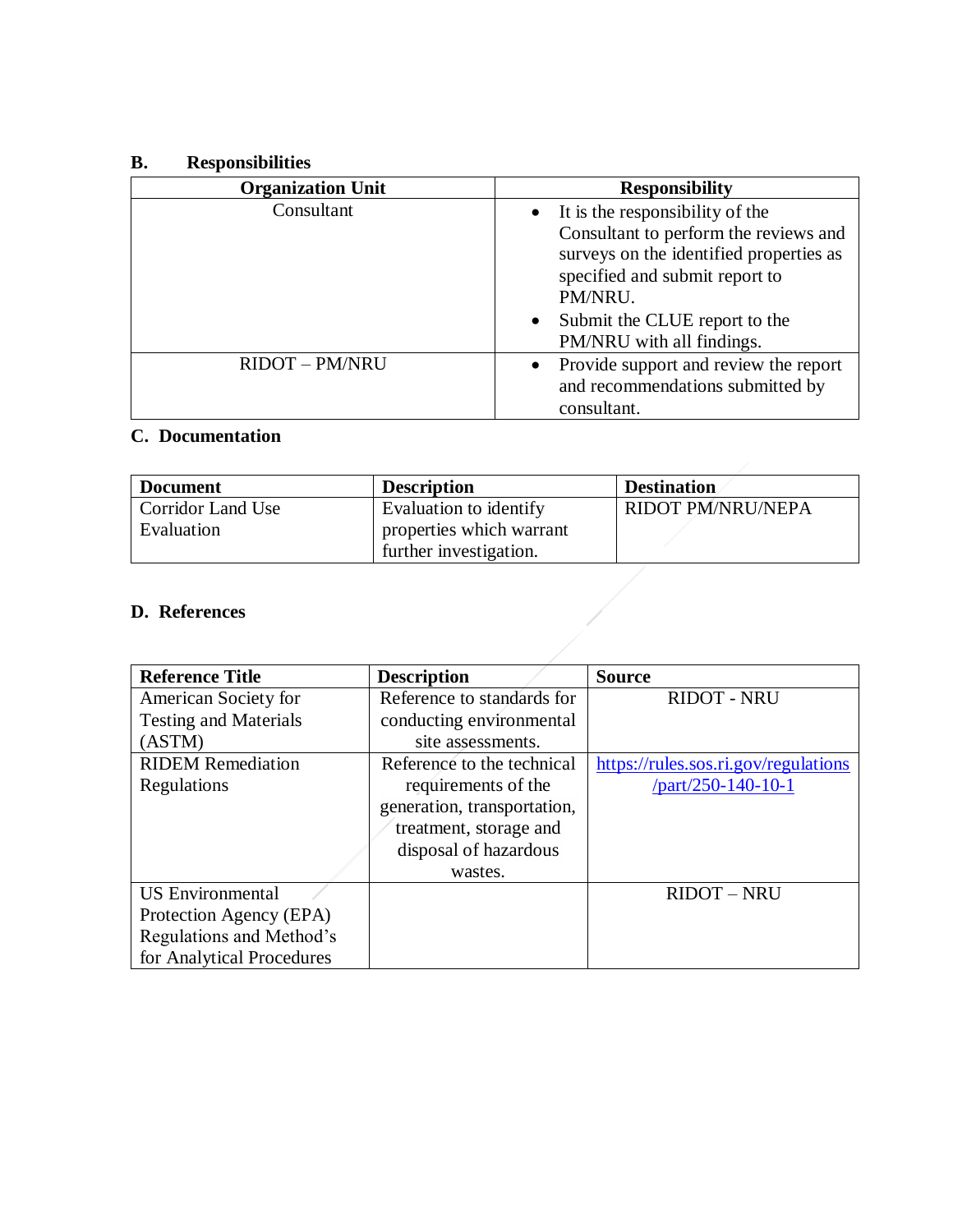#### **1.3 PHASE I/TSA ENVIRONMENTAL SITE ASSESSMENT**

#### **A. Work Narrative**

This work generally consists of the following:

#### **1.Phase I Environmental Site Assessment**

This task is generally performed by the Consultant **following approval from the RIDOT NRU.** It typically addresses individual properties allowing greater attention to detail and site assessment accuracy. The purpose of a Phase I is to assess the potential for hazardous contamination or identify Recognized Environmental Concerns (RECs) at a property that is being acquired or which may potentially impact a project alignment in which excavation is required.

#### A **Phase I ESA** must include:

- (A) Environmental database search;
- (B) Detailed local and state regulatory review;
- (C) Historical research (local records, aerial photographs, city directories,
	- Sanborn maps, etc.); and
- (D) Site inspection (chemical/petroleum/waste storage and areas of concern, including underground storage tanks (USTs), aboveground storage tanks (ASTs), floor drainage systems, dry wells, waste storage/disposal practices, floor/ground staining, etc)

#### **2.Transaction Screen Assessment**

Under certain circumstances, at the discretion of the Natural Resource Unit, the Consultant may perform a Transaction Screen Assessment (TSA) in place of the more rigorous Phase 1 ESA. Refer to ASTM Designation E 1528-00, for the appropriate guidelines. **The TSA cannot be used to replace the Phase I unless approved by RIDOT.**

#### **3. Preparation of Phase I/TSA Report**

A Phase I/TSA report shall be prepared detailing all findings of the Phase I or TSA. The report should include recommendations with respect to further investigations of the subject property. In the case of property acquisitions or strip takings, a separate report should be prepared for each proposed real estate transaction.

The report(s) should be forwarded to the Project Manager and a copy to the Natural Resources Unit for review. Upon completion of the report, the status of the project should be evaluated before proceeding with further investigations. This is due to the possibility of unavoidable regulatory obligations arising out of further ESA activities, regardless of project status.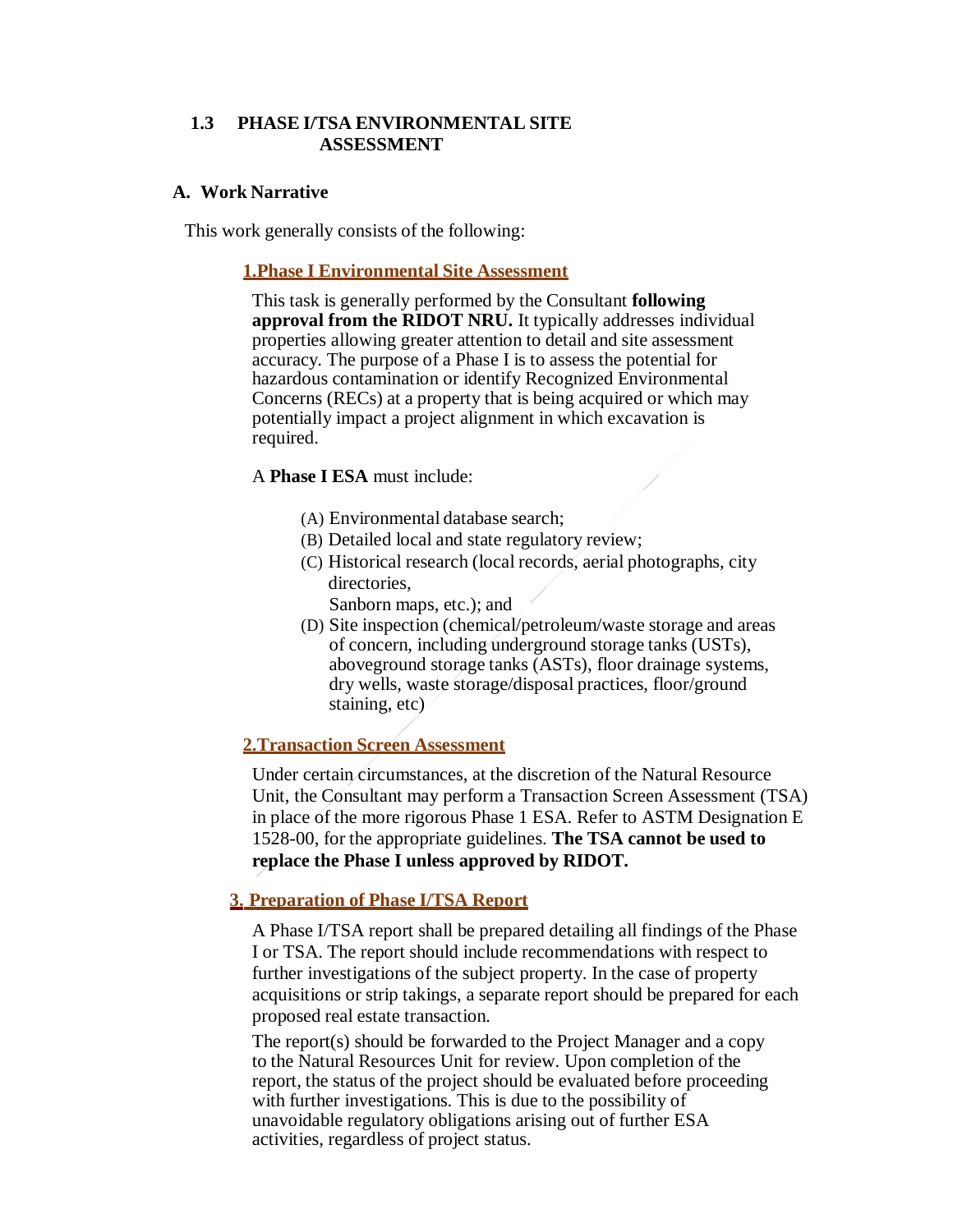In the event that Recognized Environmental Concerns (RECs) or the potential for contamination were identified during the above non-analytical investigations, following RIDOT NRU approval refer to **Hazardous Material/Waste Investigations & Remediation Guidance Section II** for the next course of action.

# **B. Responsibilities**

| <b>Organization Unit</b> | <b>Responsibility</b>                         |
|--------------------------|-----------------------------------------------|
| Consultant               | $\bullet$ It is the responsibility of the     |
|                          | Consultant to perform the reviews             |
|                          | and surveys on the identified                 |
|                          | properties as specified and submit            |
|                          | report to PM/NRU.                             |
|                          | Submit the Phase I/TSA report to<br>$\bullet$ |
|                          | the PM/NRU with all findings.                 |
| <b>RIDOT - PM/NRU</b>    | • Provide support and review the              |
|                          | report and recommendations                    |
|                          | submitted by consultant.                      |

# **C. Documentation**

| <b>Document</b>       | <b>Description</b>            | <b>Destination</b> |
|-----------------------|-------------------------------|--------------------|
| Phase I or TSA Report | A detailed account of all     | RIDOT PM/NRU/NEPA  |
|                       | findings and                  |                    |
|                       | recommendations with          |                    |
|                       | respect to further            |                    |
|                       | investigations of the subject |                    |
|                       | property.                     |                    |

| <b>Reference Title</b>       | <b>Description</b>          | <b>Source</b>                        |
|------------------------------|-----------------------------|--------------------------------------|
| American Society for         | Reference to standards for  | <b>RIDOT - NRU</b>                   |
| <b>Testing and Materials</b> | conducting environmental    |                                      |
| (ASTM)                       | site assessments.           |                                      |
| <b>RIDEM</b> Remediation     | Reference to the technical  | https://rules.sos.ri.gov/regulations |
| Regulations                  | requirements of the         | $part/250-140-10-1$                  |
|                              | generation, transportation, |                                      |
|                              | treatment, storage and      |                                      |
|                              | disposal of hazardous       |                                      |
|                              | wastes.                     |                                      |
| <b>US</b> Environmental      |                             | <b>RIDOT - NRU</b>                   |
| Protection Agency (EPA)      |                             |                                      |
| Regulations and Method's     |                             |                                      |
| for Analytical Procedures    |                             |                                      |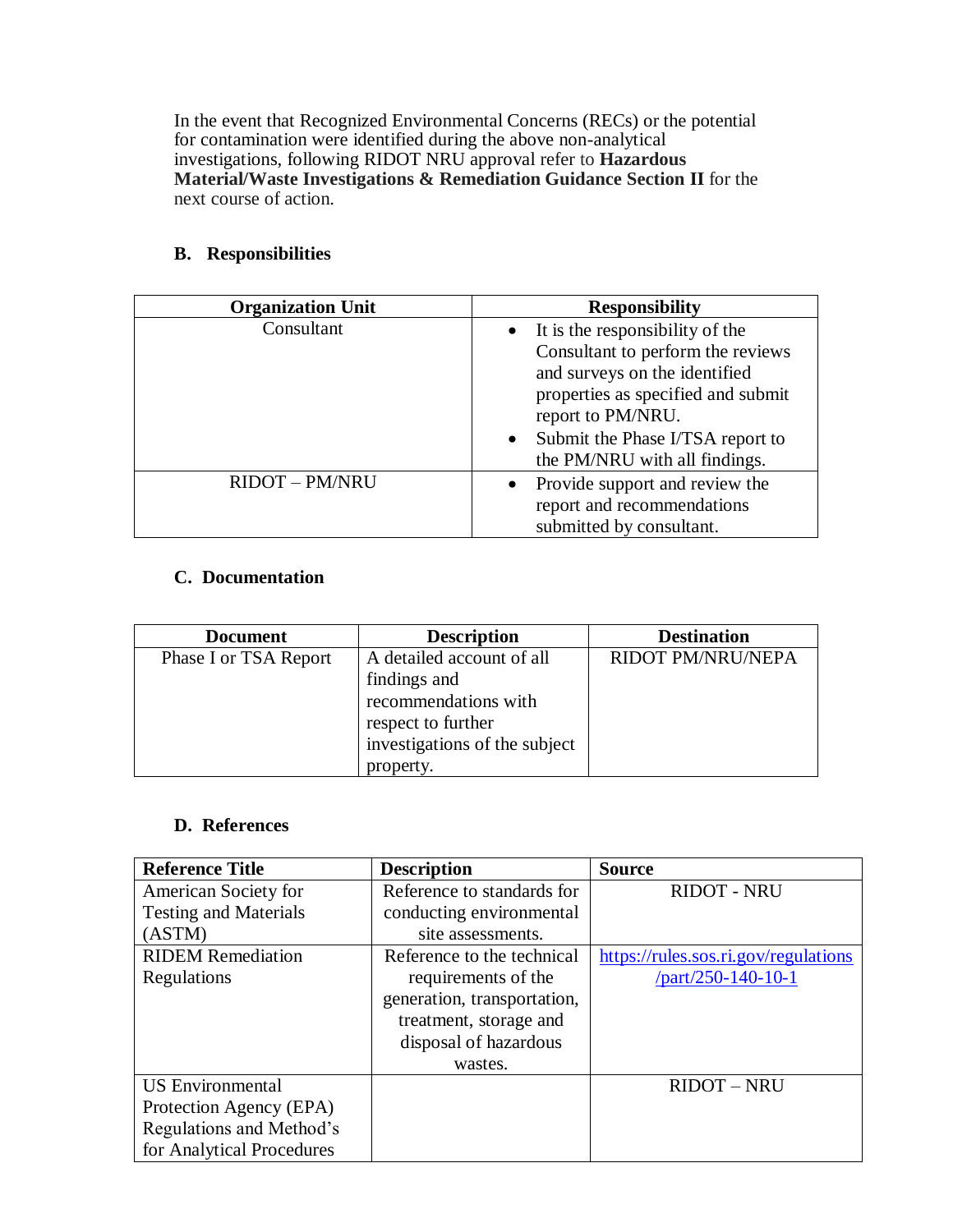# **RIDOT Natural Resources Unit (NRU)** Hazardous Material/Waste Investigations & Remediation Guidance **Section II**

# **2.0 SITE CONTAMINATION ASSESSMENT AND INVESTIGATION (ANALYTICAL)**

**Contents**

# **2.1 PHASE II ENVIRONMENTAL SITE ASSESSMENT 2.2 PHASE III ENVIRONMENTAL SITE ASSESSMENT/SITE INVESTIAGTION 2.3 REMEDIAL APPROVAL/ACTION**

# **2.1 PHASE II ENVIRONMENTAL SITE ASSESSMENT**

## **A. Work Narrative**

In the event that Recognized Environmental Concerns (RECs) or the potential for contamination were identified during the Phase I ESA, the Consultant will perform analytical Phase II ESA **following approval from the RIDOT NRU.**

The purpose of a Phase II ESA is to identify subsurface soil and groundwater contamination that may exist on a property, consisting of the following:

#### **1.Phase II Sample Location Plan**

This task includes:

A **Sample Location Plan** must be prepared and submitted to the PM and NRU for review and approval. The plan should be accompanied by a short narrative indicating rationale for location and number of samples to be collected. Proposed sample locations, analytical parameters and sample collection methodology should be included. The sampling program should be developed to allow for the collection of samples from the locations and depths where the highest concentrations of a contaminant are most likely to occur. **Approval of this plan by the RIDOT PM/NRU is required prior to proceeding with the Phase II activities.**

# **2.Phase II Environmental Site Assessment (ESA) Activities**

This work typically includes:

- (A) Installation of soil borings and groundwater monitoring wells
- (B) Collection of soil and groundwater samples for lab analysis
- (C) Sample analysis to determine the presence of contaminants and their concentrations within a right-of-way or proposed acquisition/easement areas at a Rhode Island licensed laboratory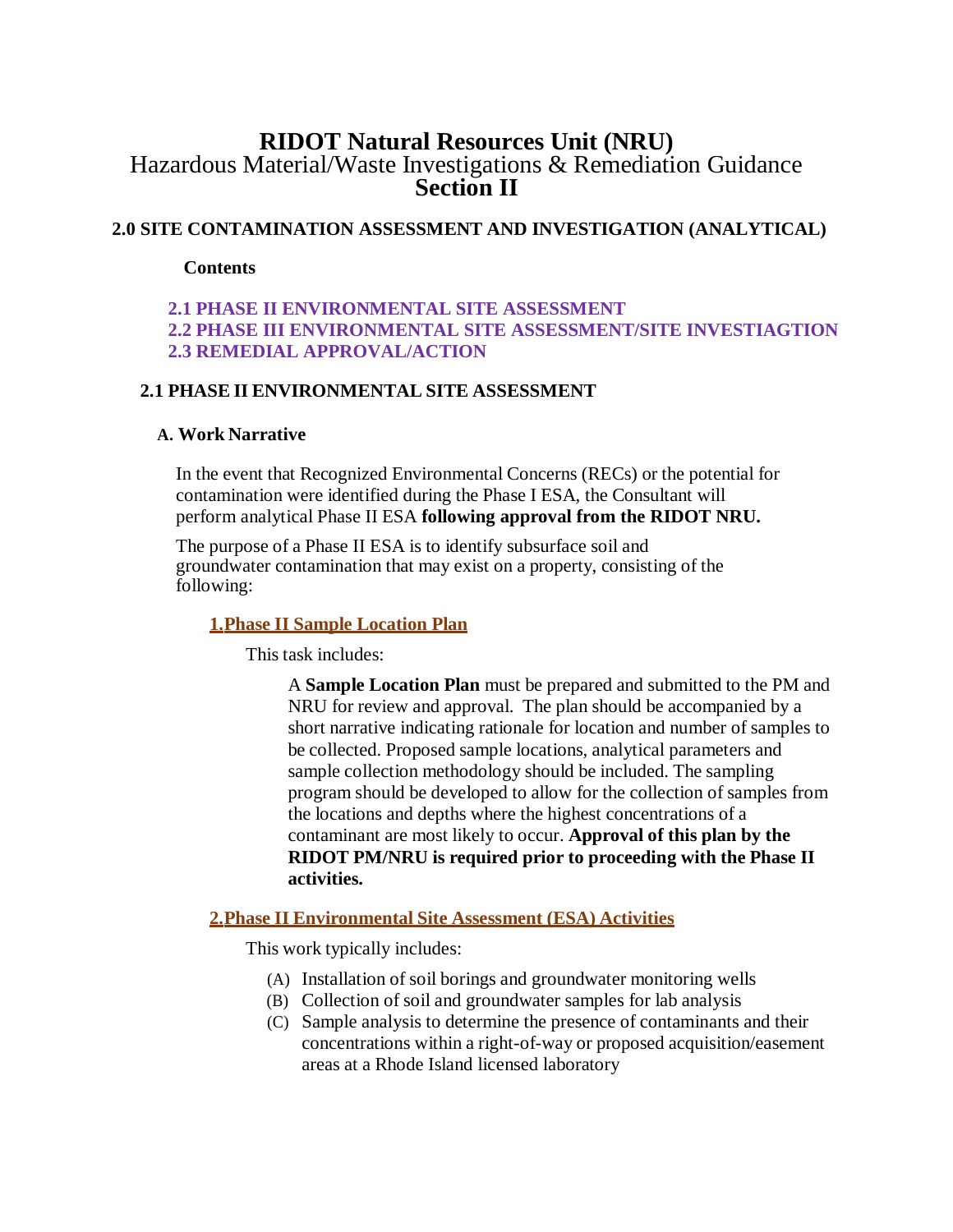# **3.Prepare Phase II ESA Report**

The findings of a Phase II ESA investigation will be submitted to the RIDOT PM and NRU as a written report. The report should include:

- (A) Narrative description of work being performed
- (B) Summary of compounds or contaminants identified in excess of applicable RIDEM regulations
- (C) Recommendations and an estimate for further investigation, if necessary

## **B. Responsibilities**

| <b>Organization Unit</b> | <b>Responsibility</b>               |
|--------------------------|-------------------------------------|
| Consultant               | • Prepare Phase II Sample Location  |
|                          | Plan                                |
|                          | Investigate subsurface RECs         |
|                          | Submit ESA reports to RIDOT         |
| <b>RIDOT - PM/NRU</b>    | • The RIDOT will review and approve |
|                          | Sample Location Plan ESA activities |
|                          | and reports.                        |

#### **C. Documentation**

| <b>Document</b>                 | <b>Description</b>             | <b>Destination</b>       |
|---------------------------------|--------------------------------|--------------------------|
| <b>Phase II Sample Location</b> |                                | RIDOT PM/NRU/NEPA        |
| Plan                            |                                |                          |
| Phase II ESA Report             | A detailed account of all      | <b>RIDOT PM/NRU/NEPA</b> |
|                                 | compounds and contaminants     |                          |
|                                 | in excess of RIDEM             |                          |
|                                 | regulations which constitute a |                          |
|                                 | Reportable Condition and a     |                          |
|                                 | recommendation for further     |                          |
|                                 | investigations.                |                          |

| <b>Reference Title</b>                                         | <b>Description</b>                                                          | <b>Source</b> |
|----------------------------------------------------------------|-----------------------------------------------------------------------------|---------------|
| American Society for<br><b>Testing and Materials</b><br>(ASTM) | Reference to standards for<br>conducting environmental<br>site assessments. | $RIDOT - NRU$ |
|                                                                |                                                                             |               |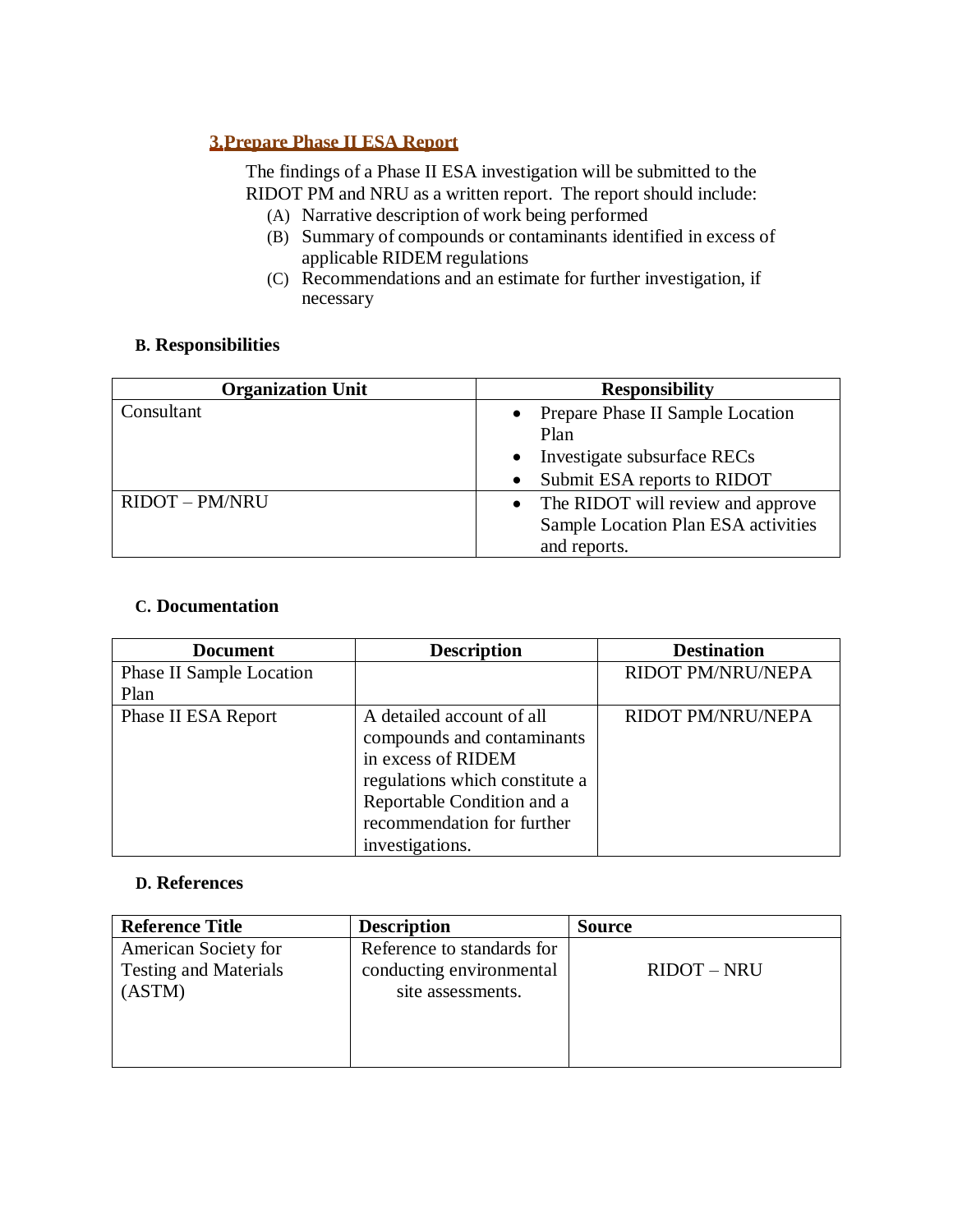| <b>RIDEM</b> Remediation  | Reference to the technical  | https://rules.sos.ri.gov/regulations |
|---------------------------|-----------------------------|--------------------------------------|
| Regulations               | requirements of the         | $part/250-140-10-1$                  |
|                           | generation, transportation, |                                      |
|                           | treatment, storage and      |                                      |
|                           | disposal of hazardous       |                                      |
|                           | wastes.                     |                                      |
|                           |                             |                                      |
| <b>US</b> Environmental   |                             | <b>RIDOT - NRU</b>                   |
| Protection Agency (EPA)   |                             |                                      |
| Regulations and Method's  |                             |                                      |
| for Analytical Procedures |                             |                                      |

# **2.2 PHASE III ENVIRONMENTAL SITE ASSESSMENT**

# **A. Work Narrative**

In the event that the Phase II ESA identifies the need for further site assessment, the following will be performed/coordinated by the Consultant.

A Phase III ESA is conducted to quantify and delineate the extent of contaminants identified in the Phase II ESA Report, consisting of the following:

# **1. Phase III Sample Location Plan**

A **Sample Location Plan** with parameters of the identified site conditions must be prepared and submitted to the RIDOT PM/NRU for review and approval. The plan should be accompanied by a short narrative indicating rationale for location and number of samples to be collected. Proposed sample locations, analytical parameters and sample collection methodology should be included. The sampling program should be developed to allow for the collection of samples from the locations and depths where the highest concentrations of a contaminant are most likely to occur. **Approval of this plan by the RIDOT PM/NRU is required prior to proceeding with the Phase III activities.**

#### **2. Phase III Environmental Site Assessment (ESA) Activities**

The tasks include:

- (A) Installation of soil borings and groundwater monitoring wells
- (B) Collection of soil and groundwater samples for lab analysis
- (C) Sample analysis to determine the presence of contaminants and their concentrations within a right-of-way or proposed acquisition/easement areas at a Rhode Island licensed laboratory

# **3. Prepare Site Investigation Report (SIR)**

The findings of a Phase III ESA investigation will be submitted to the RIDOT PM/NRU in the form of a Site Investigation Report, prepared in accordance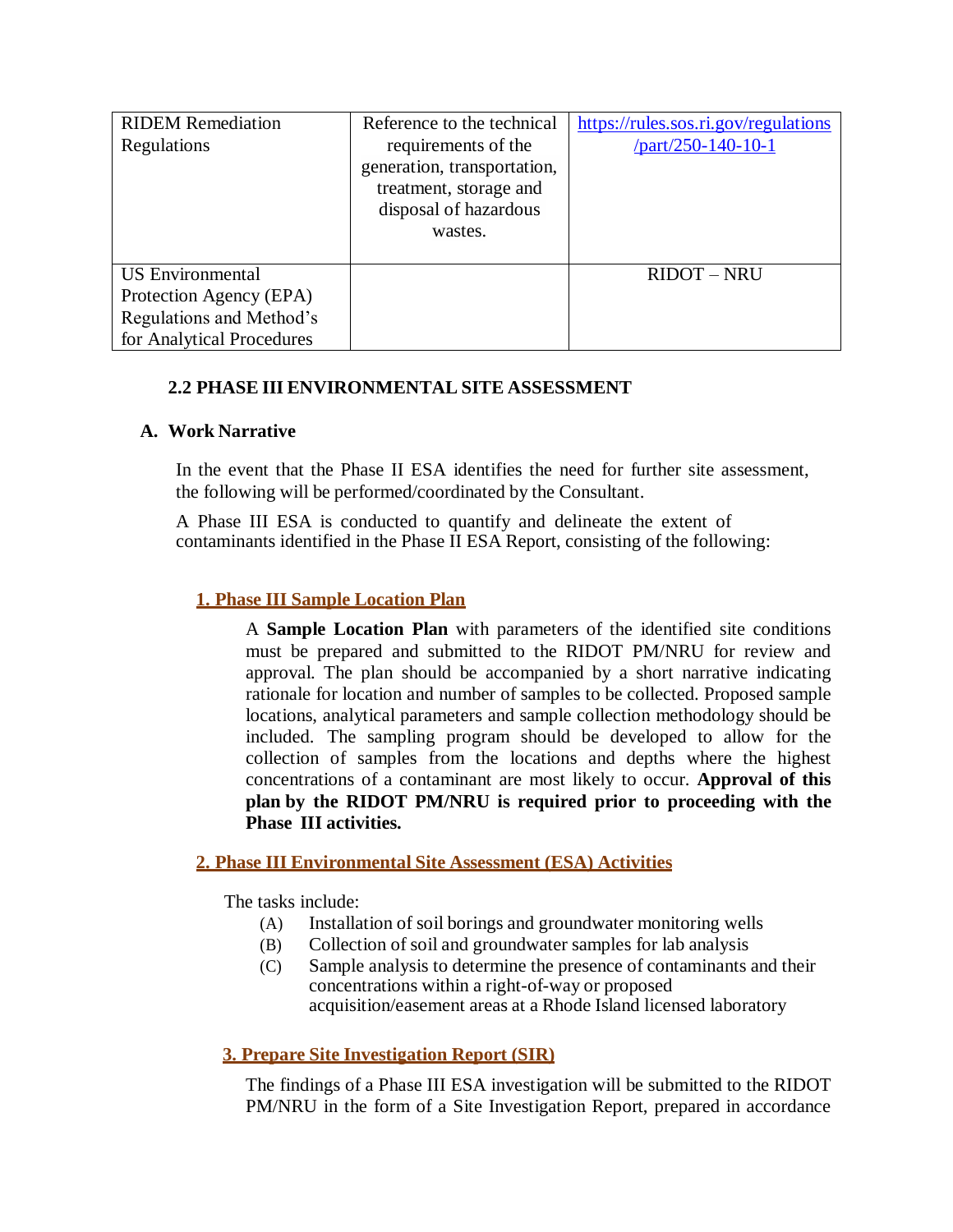with the RIDEM Remediation Regulations. The SIR is a comprehensive summary of the work to date, including:

(A) Delineation and quantification of contaminated media (soil or

groundwater) at a project site or proposed acquisition/easement area

- (B) An estimate of the clean-up costs
- (C) Applicable remediation methods

Following approval of the SIR by the RIDOT PM/NRU, it will be forwarded to the RIDEM Office of Land Revitalization and Sustainable Materials Management (OLRSMM) for approval.

# **2.3 REMEDIAL APPROVAL/ACTION**

# **1. Prepare Remedial Action Work Plan (RAWP)**

Once RIDEM/OLRSMM has approved the SIR and issued a Remedial Decision Letter (RDL), a Remedial Action Work Plan (RAWP) must be developed in accordance with the RIDEM Remediation Regulations. The RAWP is a presentation of the selected remediation method(s) and a schedule for addressing site contamination issues. **Copies of the RAWP should be submitted to the RIDOT PM and NRU for review and approval.**

Following approval of the RAWP by the RIDOT PM/ NRU, it will be forwarded to RIDEM/ OLRSMM for approval. **See Section III for remediation guidance and site closure requirements following the approval of a RAWP.** 

#### **B. Responsibilities**

| <b>Organization Unit</b> | <b>Responsibility</b>                         |
|--------------------------|-----------------------------------------------|
| Consultant               | • Prepare Phase III sample Location           |
|                          | Plan                                          |
|                          | • Investigate subsurface RECs                 |
|                          | Submit the SIR to the RIDOT                   |
| <b>RIDOT - PM/NRU</b>    | The RIDOT PM/NRU will review and<br>$\bullet$ |
|                          | approve Sample Location Plan ESA              |
|                          | activities, SIR, and RAWP.                    |

#### **C. Documentation**

| <b>Document</b>           | <b>Description</b> | <b>Destination</b>  |
|---------------------------|--------------------|---------------------|
| Phase III Sample Location |                    | <b>RIDOT PM/NRU</b> |
| Plan                      |                    |                     |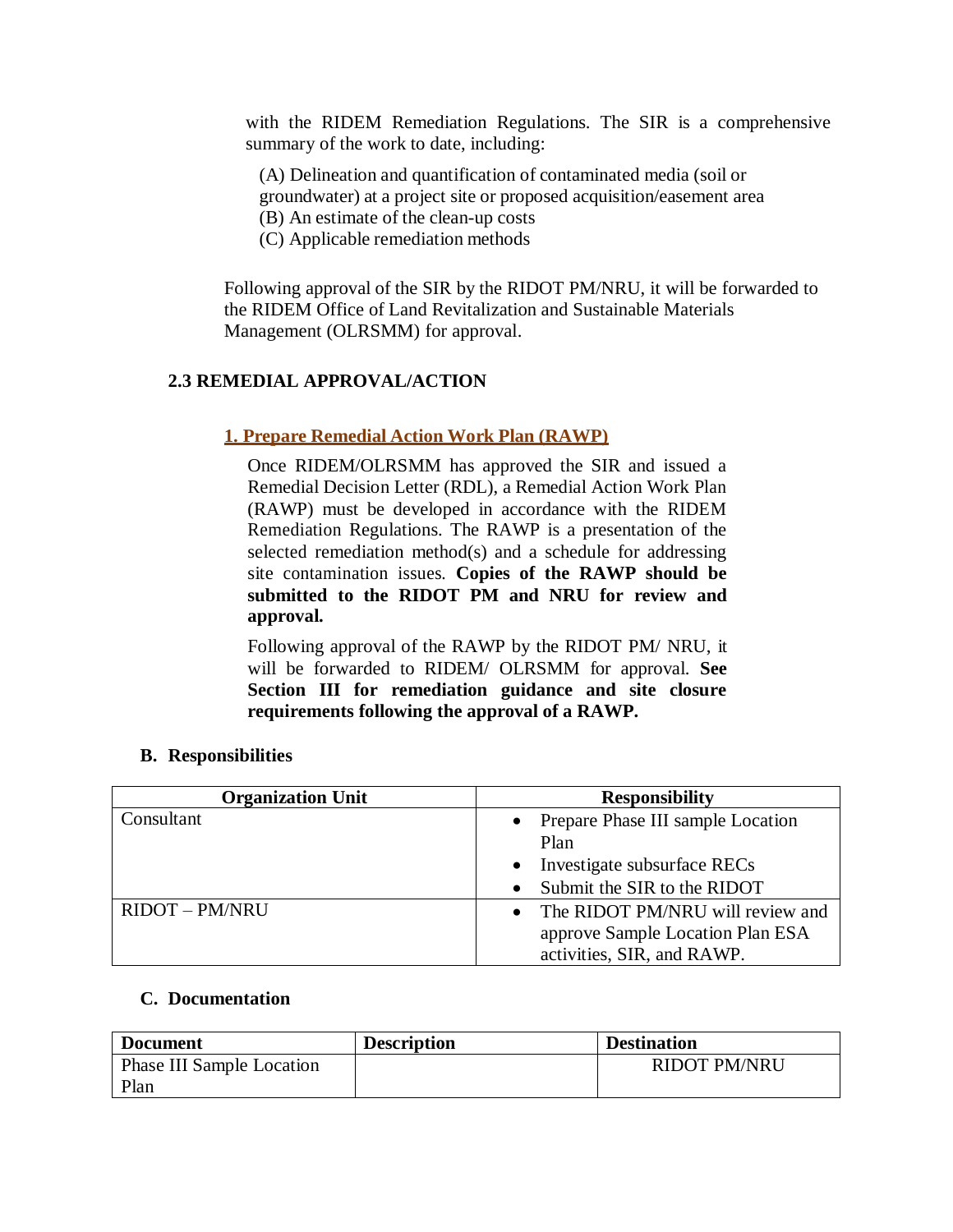| Site Investigation Report | A further analysis of the<br>Phase II ESA, per the ASTM<br>regulations. | <b>RIDOT PM/NRU</b>  |
|---------------------------|-------------------------------------------------------------------------|----------------------|
| <b>RAWP</b>               | <b>Remedial Action Work Plan</b>                                        | <b>RIDEM- OLRSMM</b> |

| <b>Reference Title</b>       | <b>Description</b>          | <b>Source</b>                        |
|------------------------------|-----------------------------|--------------------------------------|
| American Society for         | Reference to standards for  | <b>RIDOT - NRU</b>                   |
| <b>Testing and Materials</b> | conducting environmental    |                                      |
| (ASTM)                       | site assessments.           |                                      |
| <b>RIDEM</b> Remediation     | Reference to the technical  | https://rules.sos.ri.gov/regulations |
| Regulations                  | requirements of the         | /part/250-140-10-1                   |
|                              | generation, transportation, |                                      |
|                              | treatment, storage and      |                                      |
|                              | disposal of hazardous       |                                      |
|                              | wastes.                     |                                      |
|                              |                             |                                      |
|                              |                             |                                      |
|                              |                             |                                      |
| <b>US</b> Environmental      |                             |                                      |
| Protection Agency (EPA)      |                             |                                      |
| Regulations and Method's     |                             | <b>RIDOT - NRU</b>                   |
| for Analytical Procedures    |                             |                                      |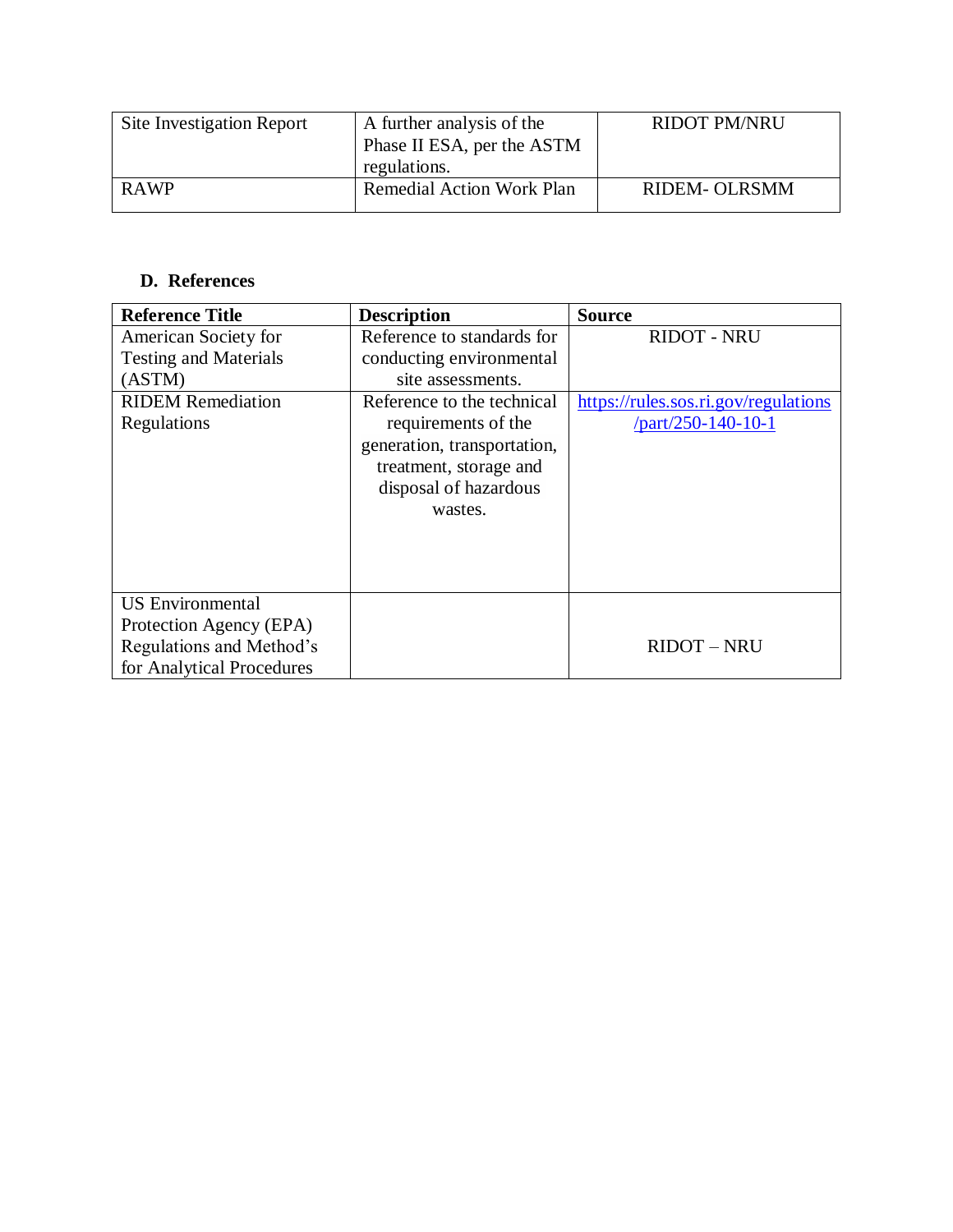# **RIDOT Natural Resources Unit (NRU) Hazardous Material/Waste Investigations & Remediation Guidance Section III**

# **3.0 REMEDIAL ACTION AND SITE CLOSURE**

#### **Contents**

# **3.1 SITE CLOSURE REQUIREMENTS**

## **A. Work Narrative**

Once the RAWP has been approved by the RIDEM, the remedial action is conducted in accordance with the approved RAWP. If site conditions require changes to the remedial strategy and the RAWP, they must be approved by RIDEM. Documentation and record keeping (such as manifests and bills of ladling for transport and disposal of contaminated soil) are critical during remediation activities. Certain site conditions such as groundwater contaminated by chlorinated solvents, nature of site contamination may be such that the approved remedial method requires long-term actions and/or post construction monitoring.

It is critical to understand that RIDOT's obligation to bring RIDOT-owned/controlled contaminated sites into regulatory compliance does not necessarily end the with the completion of the main construction activity associated with a given project or contract. Often, remediation actions involve periods of time that exceed the actual construction contract. As such, RIDOT must ensure that proper mechanisms are in place to ensure that the required remediation action is carried forward to full completion and that final recognition of compliance is issued by RIDEM. Following the completion of the remedial action, RIDEM requires the following:

# **1. Prepare Remedial Action Closure Report**

RIDEM regulation require that a Remedial Action Closure Report be submitted to document adherence to the workplan and to demonstrate that the site has been brought into regulatory compliance.

# **2. Prepare Environmental Land Use Restriction (ELUR) and Post-Construction Soil Management Plan (SMP)**

In the event that the approved remedial method includes internment of impacted soils via capping (in accordance with RIDEM regulations) and associated institutional controls, and Environmental Land Use Restriction (ELUR) and associated Post-Construction Soil Management Plan (SMP) must accompany the Closure Report for approval by RIDEM.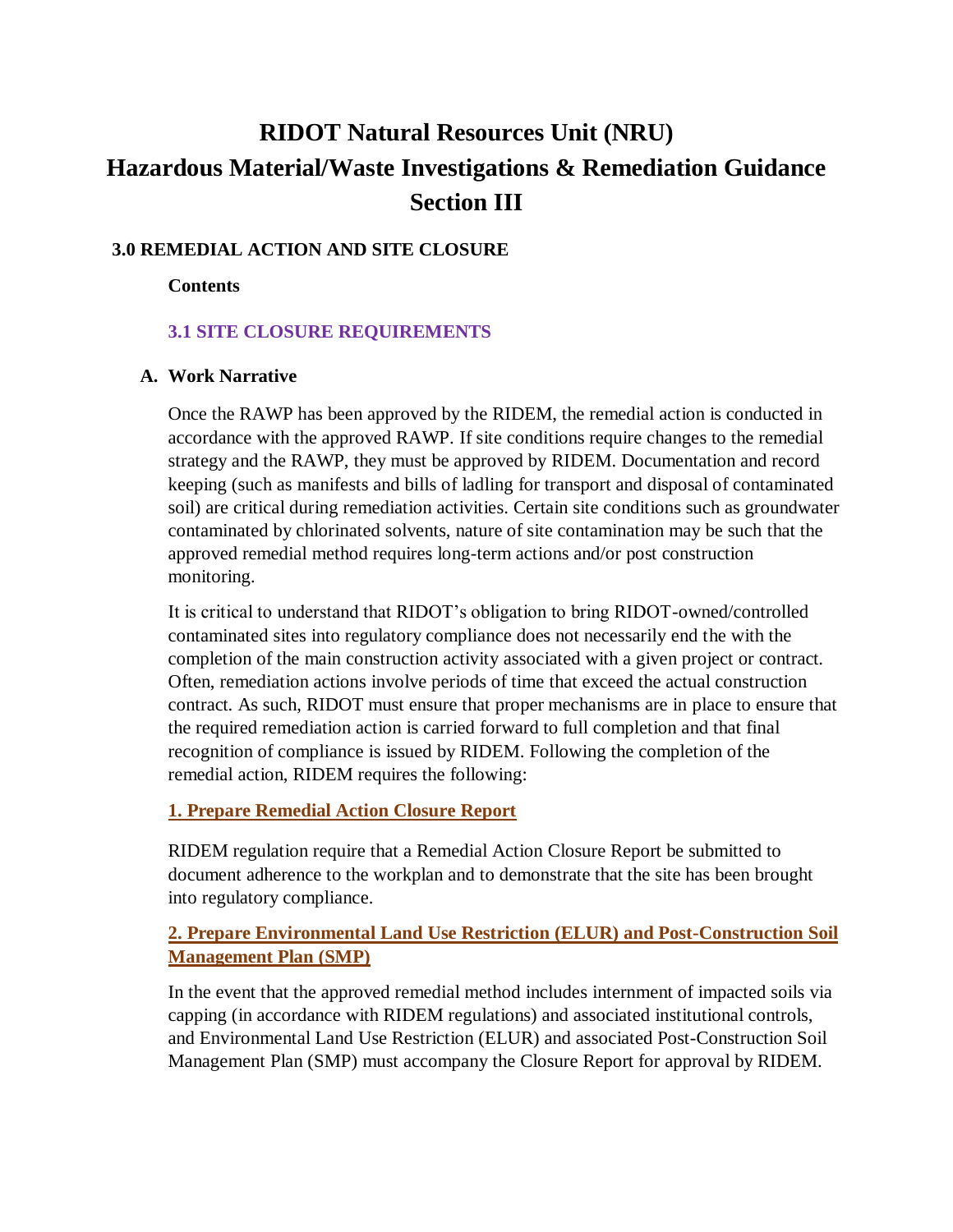# **3. Record ELUR and SMP in Land Evidence Records**

Upon approval, the ELUR and SMP must be recorded in municipal Land Evidence Records. Evidence of that recording must then be provided to RIDEM. An ELUR may require yearly monitoring of the subject site, regardless of the LOC. RIDOT will need to ensure that such requirements are met.

# **4. Letter of Compliance (LOC)**

Once all the remedial actions and associated items are completed and RIDEM concurs with the conclusions documented in the Closure Report, RIDEM will issue a Letter of Compliance (LOC), indicating that the site is compliant with the RIDEM Remediation Regulations. RIDOT obligations to bring a site into compliance are not considered to be fulfilled until the LOC is issued.

As stated above, the nature of site contamination may be such that the approved remedial method requires long-term actions and/or post construction monitoring. As such, RIDOT must continue to engage in such activities until such time as the remedial objectives are met, RIDEM Remediation Regulations are satisfied, and the LOC is issued.

# **Responsibilities**

| <b>Organization Unit</b> | <b>Responsibility</b>                         |
|--------------------------|-----------------------------------------------|
| Consultant               | • Prepare Remedial Action                     |
|                          | Closure Report                                |
|                          | Prepare ELUR                                  |
|                          | Prepare SMP                                   |
|                          | • Record ELUR and SMP in                      |
|                          | <b>Municipal Land Evidence</b>                |
|                          | Records                                       |
| <b>RIDOT - PM/NRU</b>    | The RIDOT PM/NRU will review and<br>$\bullet$ |
|                          | approve Remedial Action Closure               |
|                          | Report, ELUR, and SMP before                  |
|                          | submission to RIDEM- OLRSMM                   |
|                          | and Municipal Land Evidence                   |
|                          | Records.                                      |

# **A. Documentation**

| <b>Document</b>                | <b>Description</b>         | <b>Destination</b>      |
|--------------------------------|----------------------------|-------------------------|
| <b>Remedial Action Closure</b> | Documents meeting of       | <b>RIDEM-OLRSMM</b>     |
| Report                         | remedial objective and     |                         |
|                                | compliance.                |                         |
| <b>Environmental Land Use</b>  | Legal document describing  | RIDEM- OLRSMM;          |
| Restriction                    | remedial method and        | Municipal Land Evidence |
|                                | resulting site conditions. | Records                 |